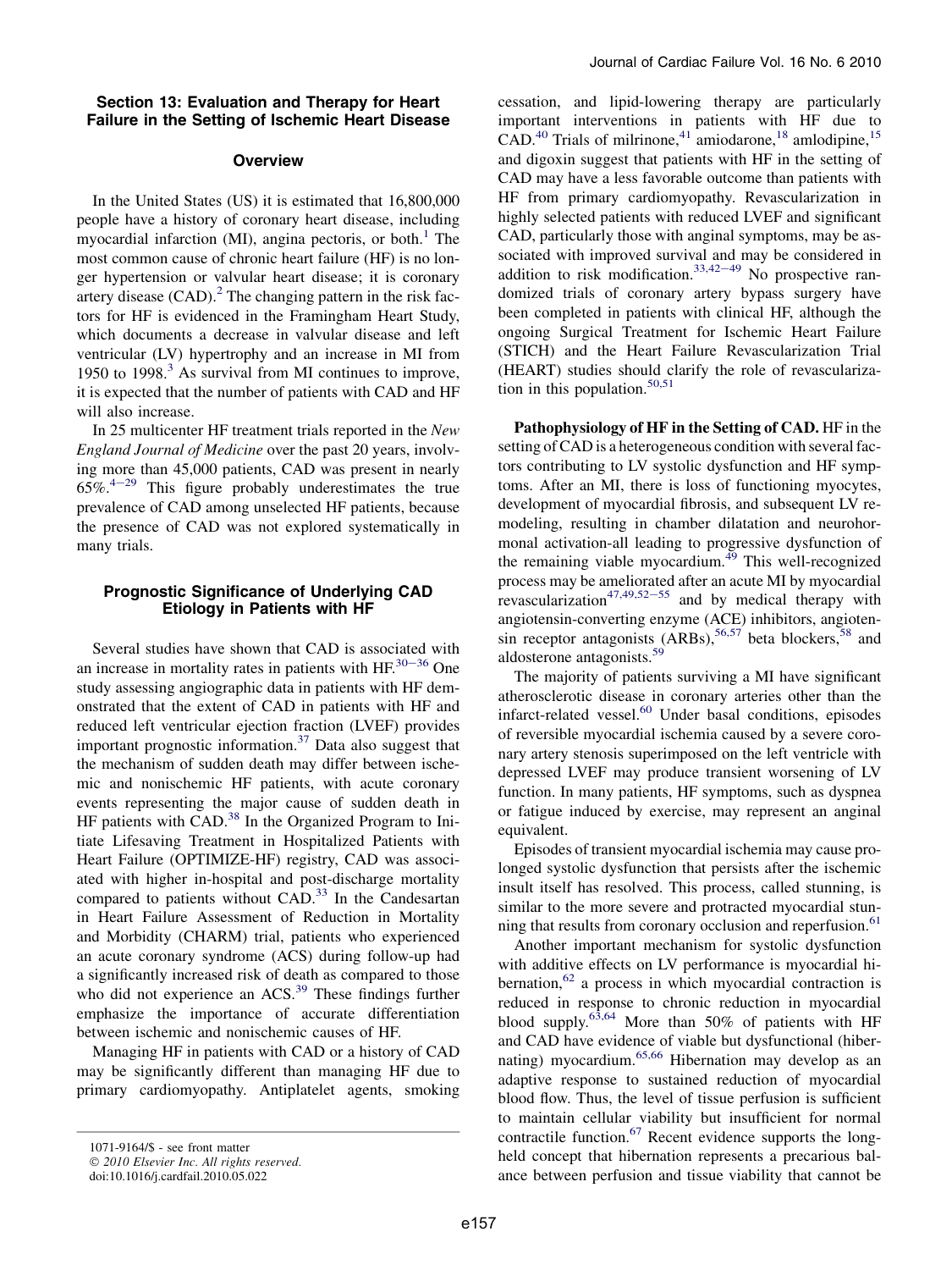maintained indefinitely, and that myocardial necrosis will occur eventually if blood flow is not increased.<sup>[62](#page-6-0)</sup>

In addition to ischemia, hibernating myocardium should be considered in all patients with CAD and chronic LV systolic dysfunction of any degree[.68](#page-6-0) Hibernating myocardium can be identified using low-dose dobutamine stress echocardiography to assess contractile reserve, single photon emission tomography with thallium-201 or technetium-99m perfusion tracers to assess membrane integrity, and positron emission to-mography (PET) to assess residual metabolic activity.<sup>[69,70](#page-6-0)</sup> Magnetic resonance imaging (MRI) has also been used to identify potentially viable but dysfunctional myocardium.<sup>71</sup>

Identification of hibernating myocardium is important, as the restoration of blood flow by revascularization or with agents that improve endothelial function and blood flow (eg, statins) may improve contractility in hibernating areas.<sup>[72](#page-6-0)–75</sup> However, it should be noted that current testing modalities are limited in their ability to identify areas that will recover with revascularization.

# Evaluation for CAD

### Recommendations

- 13.1 Ongoing assessment for risk factors for CAD is recommended in all patients with chronic HF regardless of LVEF. (Strength of Evidence  $= A$ )
- 13.2 It is recommended that the diagnostic approach for CAD be individualized based on patient preference and comorbidities, eligibility, symptoms suggestive of angina and willingness to undergo revascularization. (Strength of Evidence  $= C$ )
- 13.3 It is recommended that patients with HF and symptoms suggestive of angina undergo cardiac catheterization with coronary angiography to assess for potential revascularization. (Strength of Evidence  $=$  B)
- 13.4 It is recommended that, at the initial diagnosis of HF and any time symptoms worsen without obvious cause, patients with HF, no angina, and known CAD should undergo risk assessment that may include noninvasive stress imaging and/or coronary angiography to assess severity of coronary disease and the presence of ischemia. (Strength of Evidence  $= C$ )
- 13.5 It is recommended that patients with HF, no angina, and unknown CAD status who are at high risk for CAD should undergo noninvasive stress imaging and/or coronary angiography to assess severity of coronary disease and the presence of ischemia. (Strength of Evidence  $= C$ )
- 13.6 In patients with HF, no angina, and unknown CAD status who are at low risk for CAD noninvasive evaluation should be considered and coronary

angiography may be considered. (Strength of Evidence  $= C$ )

- 13.7 Any of the following imaging tests should be considered to identify inducible ischemia or viable myocardium:
	- Exercise or pharmacologic stress myocardial perfusion imaging
	- Exercise or pharmacologic stress echocardiography
	- Cardiac magnetic resonance imaging (MRI)
	- Positron emission tomography scanning (PET) (Strength of Evidence  $=$  B)

## Background

Evaluation for CAD in Patents with HF. Multiple studies have evaluated the impact of nuclear viability imaging on intermediate to long-term survival in patients with CAD and LV systolic dysfunction.<sup>[76-89](#page-6-0)</sup> However, none of these studies met the criteria published by the Evidence-Based Medicine Group on therapeutic interventions and prognosis.<sup>[90,91](#page-6-0)</sup> In these studies treatment allocation to revascularization or medical therapy was often made by physicians who requested and, in some cases, interpreted the viability tests. Viability was never blindly evaluated without impacting subsequent treatment allocation. A randomized clinical trial is necessary to properly evaluate the utility of viability imaging to determine treatment allocation between revascularization and medical therapy and subsequent prognosis.

#### Recommendation

- 13.8 It is recommended that the following risk factors be managed according to the indicated guidelines:
	- Lipids (see National Cholesterol Education Program Adult Treatment Panel III) ([http://](http://www.nhlbi.nih.gov/guidelines/cholesterol) [www.nhlbi.nih.gov/guidelines/cholesterol](http://www.nhlbi.nih.gov/guidelines/cholesterol)) <sup>[92,93](#page-6-0)</sup>
	- Smoking (see Section 3)
	- Physical activity (see Section 6)
	- Weight (see Section 3)
	- Blood pressure (see Section 14 and JNC VII Guidelines) ([http://www.nhlbi.nih.gov/guide](http://www.nhlbi.nih.gov/guidelines/hypertension)[lines/hypertension](http://www.nhlbi.nih.gov/guidelines/hypertension))<sup>[94](#page-6-0)</sup>

# **Background**

For more information on lipid management, smoking cessation, weight management, and physical activity see Sections 3 and 6 in this guideline.

### Therapy for Patients With HF and CAD

### Recommendation

13.9 Antiplatelet therapy is recommended to reduce vascular events in patients with HF and CAD unless  $contradicated.$  (aspirin, Strength of Evidence  $=$ A; clopidogrel, Strength of Evidence  $=$  B)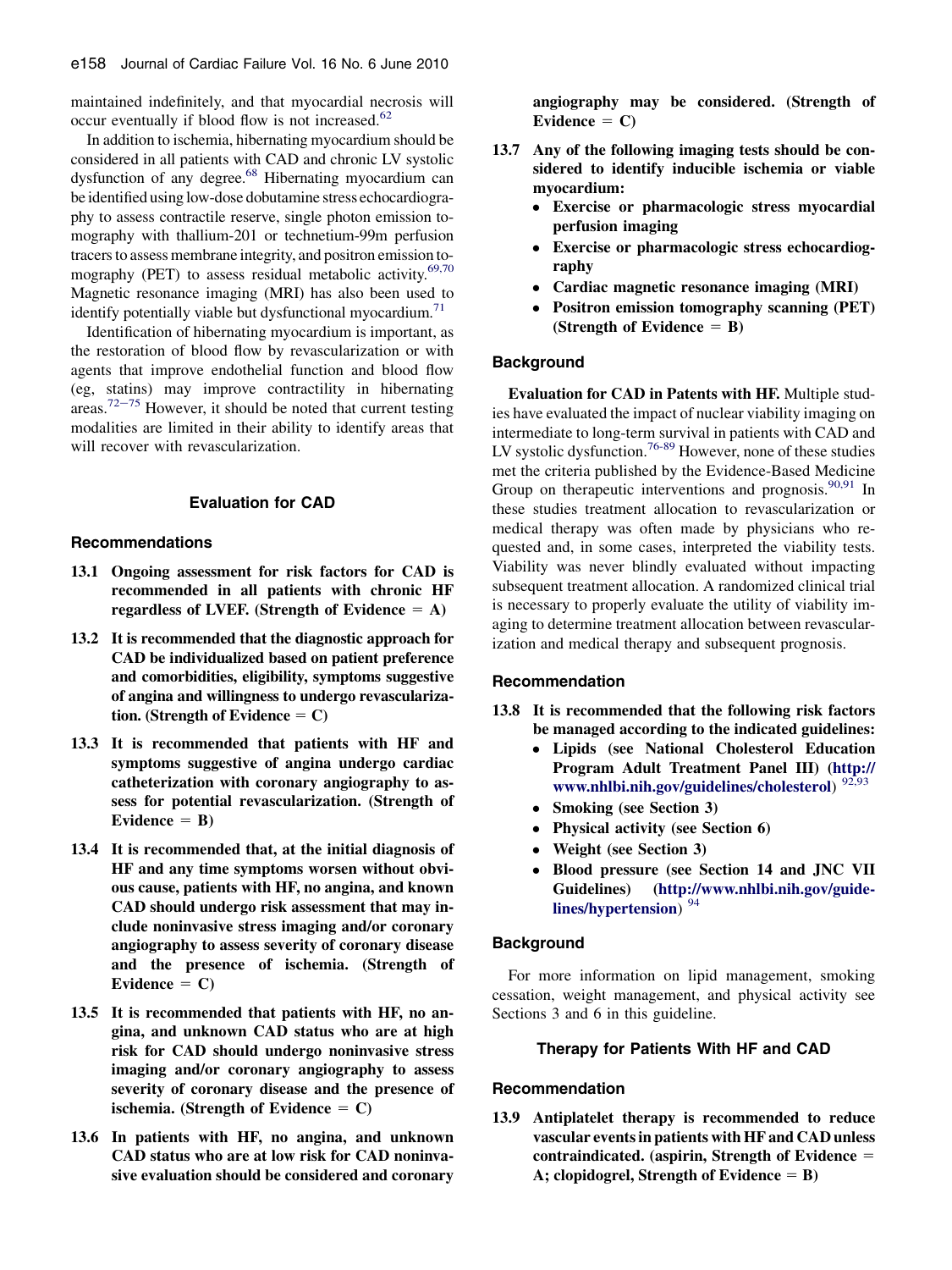## **Background**

Aspirin. In patients with stable CAD, unstable angina or acute MI, treatment with aspirin  $81-325$  mg daily provides a 25% to 30% reduction in all-cause mortality, MI, and stroke.<sup>[95](#page-7-0)</sup> In a retrospective review of the Studies of Left Ventricular Dysfunction (SOLVD) trial, antiplatelet use (mostly aspirin) was associated with 28% reduction in all-cause mortality and HF death or hospitalizations.<sup>[96](#page-7-0)</sup> Despite conflicting data about aspirin reducing the benefits of ACE inhibitors,  $96,97$  all patients with CAD and HF should receive  $75-325$  mg aspirin daily in absence of contraindications. Recent studies suggest that higher doses may be associated with increases in drug interactions and bleeding, so 75 to 81 mg is recommended. (See Section 7, Recommendations  $7.33 - 7.38$ .)

In the Warfarin and Antiplatelet Therapy in Chronic Heart Failure (WATCH) trial, patients with symptomatic heart failure, LV dysfunction, and no atrial fibrillation, were randomized to aspirin 162 mg/day, clopidogrel 75 mg/day, or open-label warfarin to achieve an international normalized ratio (INR) of 2.5 to  $3.^{98}$  $3.^{98}$  $3.^{98}$  The primary endpoint of the study was the composite of all-cause mortality, nonfatal MI, and non-fatal stroke. The majority of patients had an ischemic etiology of heart failure, although the study population was not limited to patients with CAD. There were no statistically significant differences in the primary endpoint for warfarin versus aspirin, for clopidogrel versus aspirin, or for warfarin versus clopidogrel.<sup>[98](#page-7-0)</sup>

Clopidogrel. In patients admitted for unstable angina/ non ST-elevation MI (STEMI), treatment with clopidogrel in addition to aspirin was associated with an 18% reduction in the incidence of HF.<sup>[99](#page-7-0)</sup> All patients admitted with ACS and non-ST elevation treated medically without stenting should be given clopidogrel 300 mg, followed by 75 mg daily for at least 1 month and ideally for up to 1 year in addition to aspirin.[100](#page-7-0) Patients with STEMI should be treated with clopidogrel or prasugrel, according to the 2009 STE-MI/percutaneous coronary intervention (PCI) Focused Update Recommendations.[101](#page-7-0)

Warfarin. Although warfarin is an acceptable alternative to antiplatelet agents when necessary for CAD, its effectiveness may be due to the large number of HF patients with atrial fibrillation. It was not superior to aspirin in the WATCH trial.<sup>[100](#page-7-0)</sup> See Section 7 for more information.

### Recommendation

## 13.10 ACE inhibitors are recommended in all patients with either reduced or preserved LVEF after an MI. (Strength of Evidence  $= A$ )

### **Background**

In a study of patients with stable CAD and few other risk factors, treatment with the ACE inhibitor perindopril was associated with a 20% reduction in cardiovascular mortal-ity, new MI, or sudden death.<sup>[102](#page-7-0)</sup> HF hospitalizations were reduced by 39%. In a population at high risk for CAD, but without overt HF, treatment with ramipril was associated with a 22% reduction in cardiovascular mortality, new MI, or stroke.<sup>[103](#page-7-0)</sup> The incidence of HF was reduced by 23% and HF hospitalizations by 12%. ACE inhibitors should be routine therapy in patients at high-risk for CAD and in patients with established CAD.

Four major trials proved the favorable effects of prophylactic ACE inhibition in reducing HF, HF hospitalizations and mortality after an acute MI. $104-107$  $104-107$  In patients with a recent MI, with or without symptoms of HF, ACE inhibitors should be started early (within 24 hours) and continued indefinitely.[108](#page-7-0)

The first trial to show a survival benefit for ACE inhibitors in patients with chronic HF, of whom the majority had underlying CAD, was the Cooperative North Scandinavian Enalapril Survival Study (CONSENSUS) trial. This trial was conducted in New York Heart Association (NYHA) class IV patients who were randomized to receive enalapril or placebo.<sup>[20](#page-4-0)</sup> At the end of the study  $(20 \text{ months})$ , patients treated with enalapril had a significant 27% reduction in total mortality, the primary end point. It appeared that enalapril had no effect on sudden death, but decreased mortality from progressive HF by 50%. After CONSENSUS, the SOLVD Treatment trial examined the effect of enalapril in patients with mild to moderate  $HF<sup>109</sup>$  $HF<sup>109</sup>$  $HF<sup>109</sup>$  Enalapril decreased all-cause mortality by 16%, mortality caused by progressive HF by 22%, and the combined point of death or hospitalizations for worsening HF by 26% compared with placebo. In the SOLVD Prevention trial of patients with asymptomatic LV dysfunction, enalapril reduced the total number of deaths and cases of HF by  $29\%$ <sup>[22](#page-4-0)</sup> Taken together, these studies provide for the recommendation that ACE inhibitors should be administered to all patients with asymptomatic LV systolic dysfunction or with signs and symptoms of HF.

#### Recommendations

- 13.11 Beta blockers are recommended for the management of all patients with reduced LVEF or post-MI (Strength of Evidence  $=$  B)
- 13.12 It is recommended that ACE-inhibitor and beta blocker therapy be initiated early  $(< 48$  hours) during hospitalization in hemodynamically stable post-MI patients with reduced LVEF or HF (Strength of Evidence  $= A$ )

## **Background**

In patients with stable CAD, treatment with beta blockers is associated with a reduction in the number and duration of ischemic episodes, mortality or hospitalization.<sup>[110](#page-7-0)</sup> Retrospective analyses of two large beta blocker trials demonstrated reduced mortality with beta blockers, especially in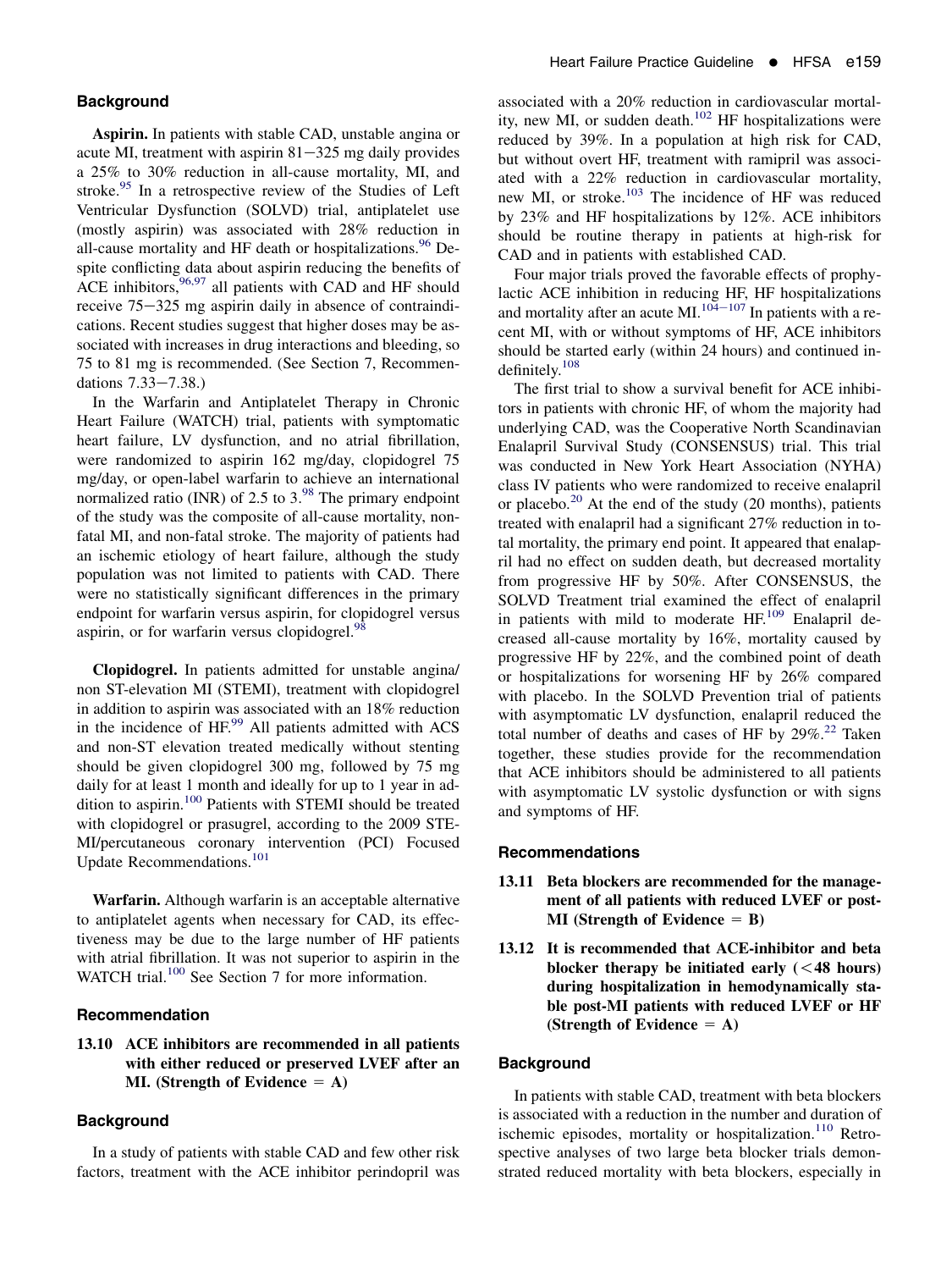high-risk subsets.<sup>[111,112](#page-7-0)</sup> In the Carvedilol Post-Infarct Survival Control in Left Ventricular Dysfunction (CAPRI-CORN) trial of 1959 patients with a proven acute MI and LVEF  $\leq$ 40%, with or without symptoms of HF, carvedilol reduced the number of deaths by 23%, a benefit attained on top of treatment with ACE inhibitors, antiplatelet agents, and sta-tins.<sup>[58](#page-5-0)</sup> There was no difference between carvedilol and placebo in the number of patients meeting the primary endpoint of all-cause mortality or hospital admissions. In all patients with a history of MI, regardless of LVEF, beta blockers should be used acutely and continued indefinitely. In studies of patients with chronic HF, more than 65% of whom had underlying CAD, use of bisoprolol, carvedilol, or metoprolol succinate was associated with a uniform 34% reduction in all-cause mortality and 20% to 25% reduction in hospitalizations.[16,113,114](#page-4-0) In the Australia-New Zealand study of patients with ischemic cardiomyopathy and LVEF  $\langle 45\%$ , carvedilol reduced the risk of all-cause mortality or any hospitalization by  $26\%$ .<sup>[115](#page-7-0)</sup> Based on the results from available studies, beta blockers should be routinely prescribed to all patients with asymptomatic LV dysfunction and stable HF caused by LV systolic dysfunction.

### Recommendation

13.13 Nitrate preparations should be considered in patients with HF when additional medication is needed for relief of anginal symptoms. (Strength of Evidence  $=$  B)

## **Background**

In patients with stable CAD, nitrates improve exercise tolerance and time to onset of angina.<sup>116</sup> An overview of small studies of nitrates in acute MI from the pre-thrombolytic era suggested a 35% reduction in mortality rates, $117$  although 2 trials formally tested this hypothesis in patients with suspected acute MI and failed to confirm this magnitude of ben-efit.<sup>[118,119](#page-7-0)</sup> There was no difference in survival in the 14% of patients with HF at baseline in the Fourth International Study of Infarct Survival (ISIS-4) trial, nor was there a difference in the new cases of HF in Gruppo Italiano per lo Studio della Sopravvivenza nell-infarto Miocardio (GISSI-3) study. Nitrates did not decrease the rate of re-infarction, but they decreased the rate of post-infarct angina in GISSI-3, in which nitrates in combination with lisinopril also decreased all-cause mortality by 17%. The difference was mainly attributable to the lower numbers of deaths and cases with LVEF  $\leq$ 35%. Nitrates are well tolerated in acute MI and appear safe to use early in acute MI for symptomatic relief of angina or for reduced LVEF. Patients with CAD, HF, and anginal symptoms should be considered for therapy with nitrates in addition to beta blockers.

### Recommendation

13.14 Calcium channel blockers may be considered in patients with HF who have angina despite the

optimal use of beta blockers and nitrates. Amlodipine and felodipine are the preferred calcium channel blockers in patients with angina and decreased systolic function. Based on available data, first generation calcium channel blockers (i.e. diltiazem, verapamil) should be avoided in patients with CAD, HF, and LVEF  $<$  40, unless necessary for heart rate control or other indications. (Strength of Evidence  $= C$ )

## **Background**

Although all calcium antagonists have anti-ischemic properties, a meta-analysis of 16 trials that used immediate-release and short-acting nifedipine in patients with MI and unstable angina reported a dose-related excess mortality.<sup>[120](#page-7-0)</sup> First-generation calcium antagonists, such as diltiazem and nifedipine, were found to exacerbate HF or increase mortality in patients after MI with pulmonary congestion or an LVEF  $\leq 40\%$ .<sup>[121](#page-7-0)</sup> An alternative consideration regarding the worsening of heart failure in early calcium channel blocker trials is reflex neurohormonal activation. It is possible that the earlier-generation calcium channel blockers would not have proved deleterious if they had been investigated on a background of ACE inhibitors and beta blockers. Amlodipine does not have clinically significant negative inotropic effects, and it has not been associated with the deleterious effects seen with earlier drugs in this class. Although one trial of amlodipine in patients with advanced HF produced a 9% reduction in the combined risk of fatal and nonfatal events and decreased the risk of all-cause mortality by 16%, these reductions were not statistically significant overall or for patients with ischemic heart disease.[15](#page-4-0) Amlodipine had no effect on the frequency of worsening HF associated with hospitalizations or the rate of MI, but the amlodipine group had a higher incidence of pulmonary and leg edema, as well as renal fail-ure.<sup>[15](#page-4-0)</sup> Based on available data, first-generation calcium channel blockers should not be used in patients with CAD, HF and LVEF  $\lt$  40%. Amlodipine or felodipine could be used in these patients to manage angina or hyper-tension if beta blockers or nitrates are not tolerated.<sup>[122,123](#page-7-0)</sup>

#### Recommendations

- 13.15 It is recommended that coronary revascularization be performed in patients with HF and suitable coronary anatomy for relief of refractory angina or ACS. (Strength of Evidence  $=$  B)
- 13.16 Coronary revascularization with coronary artery bypass surgery or percutaneous coronary interventions (PCI) as appropriate should be considered in patients with HF and suitable coronary anatomy who have demonstrable evidence of myocardial viability in areas of significant obstructive coronary disease or the presence of inducible ischemia. (Strength of Evidence  $= C$ )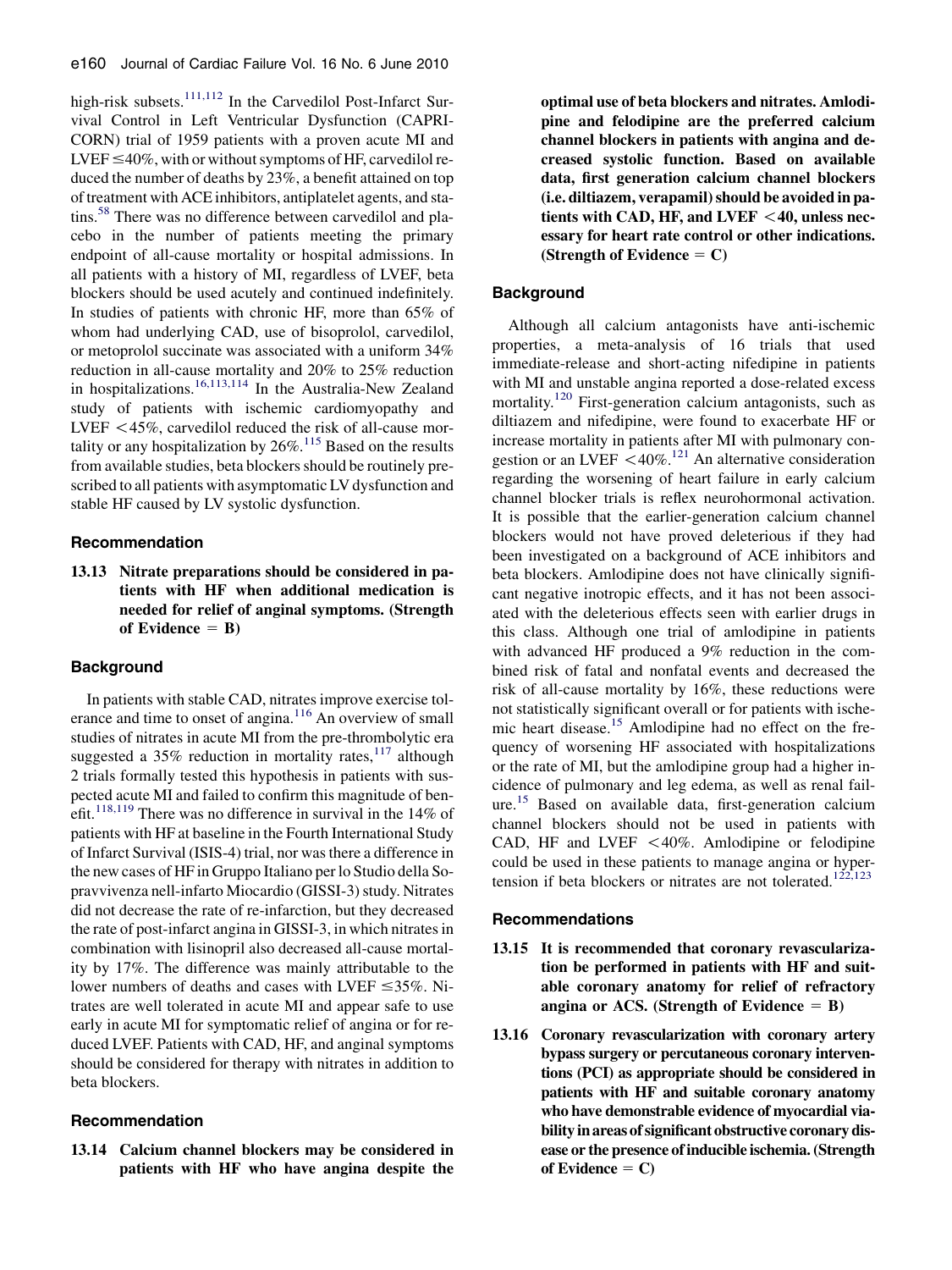### <span id="page-4-0"></span>**Background**

Despite advances in medical therapy, patients with severe CAD and symptomatic reduced LVEF have poor outcomes when treated medically.<sup>14,16,17,20,30–36,58,59,102–109,113,</sup> 114,124,125 Although revascularization for patients with CAD and HF seems the logical approach because restoration of blood flow may improve LV function and possibly survival,  $73,74$  there are no randomized controlled trials comparing revascularization with medical therapy to improve outcomes in patients with HF, demonstrated myocardial viability, and an LVEF  $<$  35%. Revascularization of viable myocardial segments could provide benefit by improving contractility or by preventing additional myocardial remodeling.[126,127](#page-7-0) Myocardial viability has been assessed by PET, single-photon emission computed tomography (SPECT), dobutamine echocardiography, and MRI. Registry and cohort studies provide some data for this group of patients. These data suggest that exercise capacity and HF symptoms improve after revascularization and the improvement is related to the amount of abnormal but viable myocardium.[126,128,129](#page-7-0) Improvement in LVEF also is directly related to the amount of viable myocardium.<sup>128,130</sup> Finally, in non-randomized, observational studies, revascularization has been associated with improved survival compared to medical therapy in patients with myocardial viability and an LVEF  $\langle 35\% \cdot$ <sup>69,128</sup>

The results of medical therapy for both HF and CAD have improved markedly. It is impossible to estimate whether revascularization in well-treated HF patients will improve survival or clinical course. As a result, prospective randomized trials of revascularization in addition to optimal medical therapy compared to optimal medical therapy alone in patients with CAD, depressed LV systolic function, and symptoms of HF are necessary. At present, two such studies are underway.<sup>[50,51](#page-5-0)</sup> In the interim, when PCI or surgical intervention is considered, the decision should be made in the context of the patient's functional status, prognosis, and surgical risk. See Section 10, recommendation 10.1 for further information.

## **References**

- 1. Lloyd-Jones D, Adams R, Carnethon M, De SG, Ferguson TB, Flegal K, et al. Heart Disease and Stroke Statistics-2009 Update: A Report From the American Heart Association Statistics Committee and Stroke Statistics Subcommittee. Circulation 2009;119:e21-181.
- 2. Gheorghiade M, Bonow RO. Chronic heart failure in the United States: a manifestation of coronary artery disease. Circulation 1998;97:282-9.
- 3. Lloyd-Jones DM, Larson MG, Leip EP, Beiser A, D'Agostino RB, Kannel WB, et al. Lifetime risk for developing congestive heart failure: the Framingham Heart Study. Circulation 2002;106:3068-72.
- 4. Abraham WT, Fisher WG, Smith AL, Delurgio DB, Leon AR, Loh E, et al. Cardiac resynchronization in chronic heart failure. N Engl J Med 2002;346:1845-53.
- 5. Cohn JN, Archibald DG, Ziesche S, Franciosa JA, Harston WE, Tristani FE, et al. Effect of vasodilator therapy on mortality in chronic congestive heart failure. Results of a Veterans Administration Cooperative Study. N Engl J Med  $1986;314:1547-52$ .
- 6. Cohn JN, Johnson G, Ziesche S, Cobb F, Francis G, Tristani F, et al. A comparison of enalapril with hydralazine-isosorbide dinitrate in the treatment of chronic congestive heart failure. N Engl J Med 1991;325:303-10.
- 7. Cohn JN, Goldstein SO, Greenberg BH, Lorell BH, Bourge RC, Jaski BE, et al. A dose-dependent increase in mortality with vesnarinone among patients with severe heart failure. Vesnarinone Trial Investigators. N Engl J Med 1998;339:1810-6.
- 8. Cohn JN, Tognoni G. Valsartan Heart Failure Trial Investigators. A randomized trial of the angiotensin-receptor blocker valsartan in chronic heart failure. New England Journal of Medicine 2001;345:  $1667 - 75$ .
- 9. Colucci WS, Elkayam U, Horton DP. Intravenous nesiritide, a natriuretic peptide, in the treatment of decompensated congestive heart failure. Nesiritide Study Group. N Engl J Med 2000;343:246-53.
- 10. DiBianco R, Shabetai R, Kostuk W, Moran J, Schlant RC, Wright R. A comparison of oral milrinone, digoxin, and their combination in the treatment of patients with chronic heart failure. N Engl J Med 1989;320:677-83.
- 11. Feldman AM, Bristow MR, Parmley WW, Carson PE, Pepine CJ, Gilbert EM, et al. Effects of vesnarinone on morbidity and mortality in patients with heart failure. Vesnarinone Study Group. N Engl J Med 1993;329:149-55.
- 12. Packer M, Carver JR, Rodeheffer RJ, Ivanhoe RJ, DiBianco R, Zeldis SM, et al. Effect of oral milrinone on mortality in severe chronic heart failure. The PROMISE Study Research Group. N Engl J Med 1991;325:1468-75.
- 13. Packer M, Gheorghiade M, Young JB, Costantini PJ, Adams KF, Cody RJ, et al. Withdrawal of digoxin from patients with chronic heart failure treated with angiotensin-converting-enzyme inhibitors. RADIANCE Study. N Engl J Med 1993;329:1-7.
- 14. Packer M, Bristow MR, Cohn JN, Colucci WS, Fowler MB, Gilbert EM, et al. The effect of carvedilol on morbidity and mortality in patients with chronic heart failure. U.S. Carvedilol Heart Failure Study Group. N Engl J Med 1996;334:1349-55.
- 15. Packer M, O'Connor CM, Ghali JK, Pressler ML, Carson PE, Belkin RN, et al. Effect of amlodipine on morbidity and mortality in severe chronic heart failure. Prospective Randomized Amlodipine Survival Evaluation Study Group. N Engl J Med 1996;335:  $1107 - 14.$
- 16. Packer M, Coats AJ, Fowler MB, Katus HA, Krum H, Mohacsi P, et al. Effect of carvedilol on survival in severe chronic heart failure. N Engl J Med 2001;344:1651-8.
- 17. Pitt B, Zannad F, Remme WJ, Cody R, Castaigne A, Perez A, et al. The effect of spironolactone on morbidity and mortality in patients with severe heart failure. Randomized Aldactone Evaluation Study Investigators. N Engl J Med 1999;341:709-17.
- 18. Singh SN, Fletcher RD, Fisher SG, Singh BN, Lewis HD, Deedwania PC, et al. Amiodarone in patients with congestive heart failure and asymptomatic ventricular arrhythmia. Survival Trial of Antiarrhythmic Therapy in Congestive Heart Failure. N Engl J Med 1995;333:77-82.
- 19. The Beta Blocker Evaluation of Survival Trial Investigators. A trial of the beta-blocker bucindolol in patients with advanced chronic heart failure. N Engl J Med 2001;344:1659-67.
- 20. The CONSENSUS Trial Study Group. Effects of enalapril on mortality in severe congestive heart failure. Results of the Cooperative North Scandinavian Enalapril Survival Study (CONSENSUS). N Engl J Med 1987;316:1429-35.
- 21. The Digitalis Investigation Group. The effect of digoxin on mortality and morbidity in patients with heart failure. N Engl J Med 1997;336:  $525 - 33$ .
- 22. The SOLVD Investigators. Effect of enalapril on mortality and the development of heart failure in asymptomatic patients with reduced left ventricular ejection fractions. N Engl J Med 1992; 327:685-91.
- 23. Torp-Pedersen C, Moller M, Bloch-Thomsen PE, Kober L, Sandoe E, Egstrup K, et al. Dofetilide in patients with congestive heart failure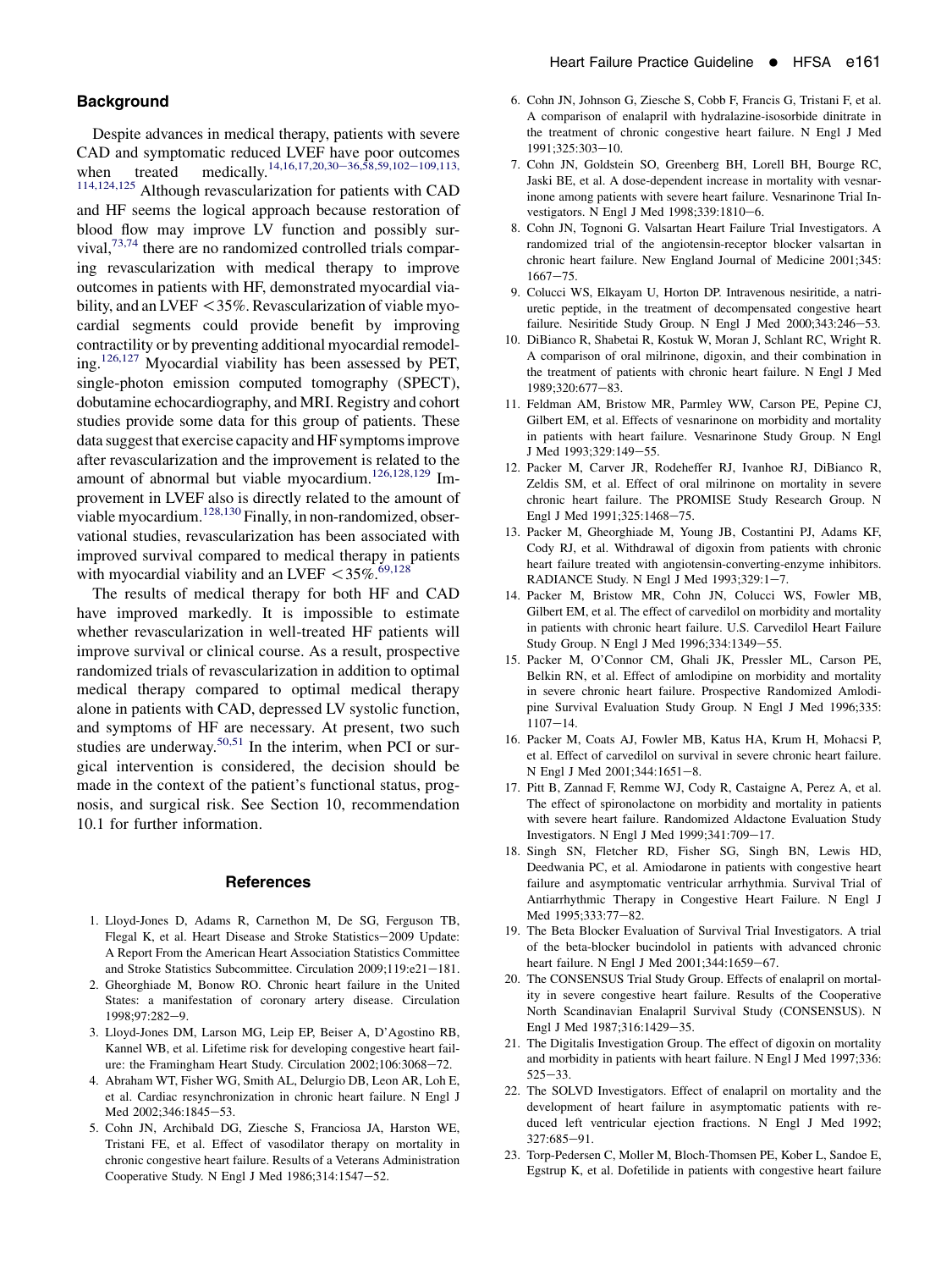<span id="page-5-0"></span>and left ventricular dysfunction. Danish Investigations of Arrhythmia and Mortality on Dofetilide Study Group. N Engl J Med 1999;341:  $857 - 65$ .

- 24. Kjekshus J, Apetrei E, Barrios V, Bohm M, Cleland JG, Cornel JH, et al. Rosuvastatin in older patients with systolic heart failure. N Engl J Med 2007;357:2248-61.
- 25. Cleland JG, Daubert JC, Erdmann E, Freemantle N, Gras D, Kappenberger L, et al. The effect of cardiac resynchronization on morbidity and mortality in heart failure. N Engl J Med 2005;352: 1539-49.
- 26. Bardy GH, Lee KL, Mark DB, Poole JE, Packer DL, Boineau R, et al. Amiodarone or an implantable cardioverter-defibrillator for congestive heart failure. N Engl J Med 2005;352:225-37.
- 27. Taylor AL, Ziesche S, Yancy C, Carson P, D'Agostino R Jr, Ferdinand K, et al. Combination of isosorbide dinitrate and hydralazine in blacks with heart failure. N Engl J Med  $2004;351:2049-57$ .
- 28. Bristow MR, Saxon LA, Boehmer J, Krueger S, Kass DA, De MT, et al. Cardiac-resynchronization therapy with or without an implantable defibrillator in advanced chronic heart failure. N Engl J Med 2004;350:2140-50.
- 29. Gheorghiade M, Sopko G, De LL, Velazquez EJ, Parker JD, Binkley PF, et al. Navigating the crossroads of coronary artery disease and heart failure. Circulation  $2006;114:1202-13$ .
- 30. Bart BA, Shaw LK, McCants CB Jr, Fortin DF, Lee KL, Califf RM, et al. Clinical determinants of mortality in patients with angiographically diagnosed ischemic or nonischemic cardiomyopathy. J Am Coll Cardiol 1997;30:1002-8.
- 31. Felker GM, Thompson RE, Hare JM, Hruban RH, Clemetson DE, Howard DL, et al. Underlying causes and long-term survival in patients with initially unexplained cardiomyopathy. N Engl J Med 2000;342:1077-84.
- 32. Follath F, Cleland JG, Klein W, Murphy R. Etiology and response to drug treatment in heart failure. J Am Coll Cardiol 1998;32:1167-72.
- 33. Rossi JS, Flaherty JD, Fonarow GC, Nunez E, Gattis SW, Abraham WT, et al. Influence of coronary artery disease and coronary revascularization status on outcomes in patients with acute heart failure syndromes: a report from OPTIMIZE-HF (Organized Program to Initiate Lifesaving Treatment in Hospitalized Patients with Heart Failure). Eur J Heart Fail 2008;10:1215-23.
- 34. Purek L, Laule-Kilian K, Christ A, Klima T, Pfisterer ME, Perruchoud AP, et al. Coronary artery disease and outcome in acute congestive heart failure. Heart 2006;92:598-602.
- 35. Flaherty JD, Bax JJ, De LL, Rossi JS, Davidson CJ, Filippatos G, et al. Acute heart failure syndromes in patients with coronary artery disease early assessment and treatment. J Am Coll Cardiol 2009;53:  $254 - 63$ .
- 36. Fonarow GC, Abraham WT, Albert NM, Stough WG, Gheorghiade M, Greenberg BH, et al. Factors identified as precipitating hospital admissions for heart failure and clinical outcomes: findings from OPTIMIZE-HF. Arch Intern Med 2008;168:847-54.
- 37. Felker GM, Shaw LK, O'Connor CM. A standardized definition of ischemic cardiomyopathy for use in clinical research. J Am Coll Cardiol 2002;39:210-8.
- 38. Uretsky BF, Thygesen K, Armstrong PW, Cleland JG, Horowitz JD, Massie BM, et al. Acute coronary findings at autopsy in heart failure patients with sudden death: results from the assessment of treatment with lisinopril and survival (ATLAS) trial. Circulation 2000;102:  $611 - 6$ .
- 39. Abrahamsson P, Dobson J, Granger CB, McMurray JJ, Michelson EL, Pfeffer M, et al. Impact of hospitalization for acute coronary events on subsequent mortality in patients with chronic heart failure. Eur Heart J 2009;30:338-45.
- 40. Smith SC Jr, Allen J, Blair SN, Bonow RO, Brass LM, Fonarow GC, et al. AHA/ACC guidelines for secondary prevention for patients with coronary and other atherosclerotic vascular disease: 2006 update endorsed by the National Heart, Lung, and Blood Institute. J Am Coll Cardiol 2006;47:2130-9.
- 41. Felker GM, Benza RL, Chandler AB, Leimberger JD, Cuffe MS, Califf RM, et al. Heart failure etiology and response to milrinone in decompensated heart failure: results from the OPTIME-CHF study. J Am Coll Cardiol 2003;41:997-1003.
- 42. Alderman EL, Fisher LD, Litwin P, Kaiser GC, Myers WO, Maynard C, et al. Results of coronary artery surgery in patients with poor left ventricular function (CASS). Circulation 1983;68: 785-95.
- 43. Baker DW, Jones R, Hodges J, Massie BM, Konstam MA, Rose EA. Management of heart failure. III. The role of revascularization in the treatment of patients with moderate or severe left ventricular systolic dysfunction. JAMA 1994;272:1528-34.
- 44. Bounous EP, Mark DB, Pollock BG, Hlatky MA, Harrell FE Jr, Lee KL, et al. Surgical survival benefits for coronary disease patients with left ventricular dysfunction. Circulation 1988;78.  $I151 - I7.$
- 45. Elefteriades JA, Tolis G Jr, Levi E, Mills LK, Zaret BL. Coronary artery bypass grafting in severe left ventricular dysfunction: excellent survival with improved ejection fraction and functional state. J Am Coll Cardiol 1993;22:1411-7.
- 46. Muhlbaier LH, Pryor DB, Rankin JS, Smith LR, Mark DB, Jones RH, et al. Observational comparison of event-free survival with medical and surgical therapy in patients with coronary artery disease. 20 years of follow-up. Circulation 1992;86:II198-204.
- 47. O'Connor CM, Velazquez EJ, Gardner LH, Smith PK, Newman MF, Landolfo KP, et al. Comparison of coronary artery bypass grafting versus medical therapy on long-term outcome in patients with ischemic cardiomyopathy (a 25-year experience from the Duke Cardiovascular Disease Databank). Am J Cardiol  $2002;90:101-7$ .
- 48. Pigott JD, Kouchoukos NT, Oberman A, Cutter GR. Late results of surgical and medical therapy for patients with coronary artery disease and depressed left ventricular function. J Am Coll Cardiol 1985;5:  $1036 - 45.$
- 49. Sutton MG, Sharpe N. Left ventricular remodeling after myocardial infarction: pathophysiology and therapy. Circulation 2000;101:  $2981 - 8.$
- 50. Cleland JG, Freemantle N, Ball SG, Bonser RS, Camici P, Chattopadhyay S, et al. The heart failure revascularisation trial (HEART): rationale, design and methodology. Eur J Heart Fail 2003;5:295-303.
- 51. Velazquez EJ, Lee KL, O'Connor CM, Oh JK, Bonow RO, Pohost GM, et al. The rationale and design of the Surgical Treatment for Ischemic Heart Failure (STICH) trial. J Thorac Cardiovasc Surg 2007;134:1540-7.
- 52. Challapalli S, Bonow RO, Gheorghiade M. Medical management of heart failure secondary to coronary artery disease. Coron Artery Dis 1998;9:659-74.
- 53. Ragosta M, Beller GA. The assessment of patients with congestive heart failure as a manifestation of coronary artery disease. Coron Artery Dis 1998;9:645-51.
- 54. Phillips HR, O'Connor CM, Rogers J. Revascularization for heart failure. Am Heart J 2007;153:65-73.
- 55. Rahimtoola SH, La CG, Ferrari R. Hibernating myocardium: another piece of the puzzle falls into place. J Am Coll Cardiol 2006;47:  $978 - 80.$
- 56. Adams KF Jr. Angiotensin-converting enzyme inhibition and vascular remodeling in coronary artery disease. Coron Artery Dis 1998;9:  $675 - 84.$
- 57. Pfeffer MA, McMurray JJ, Velazquez EJ, Rouleau JL, Kober L, Maggioni AP, et al. Valsartan, captopril, or both in myocardial infarction complicated by heart failure, left ventricular dysfunction, or both. New England Journal of Medicine 2003;349:1893-906.
- 58. Dargie HJ. Effect of carvedilol on outcome after myocardial infarction in patients with left-ventricular dysfunction: the CAPRICORN randomised trial. Lancet 2001;357:1385-90.
- 59. Pitt B, Remme W, Zannad F, Neaton J, Martinez F, Roniker B, et al. Eplerenone, a selective aldosterone blocker, in patients with left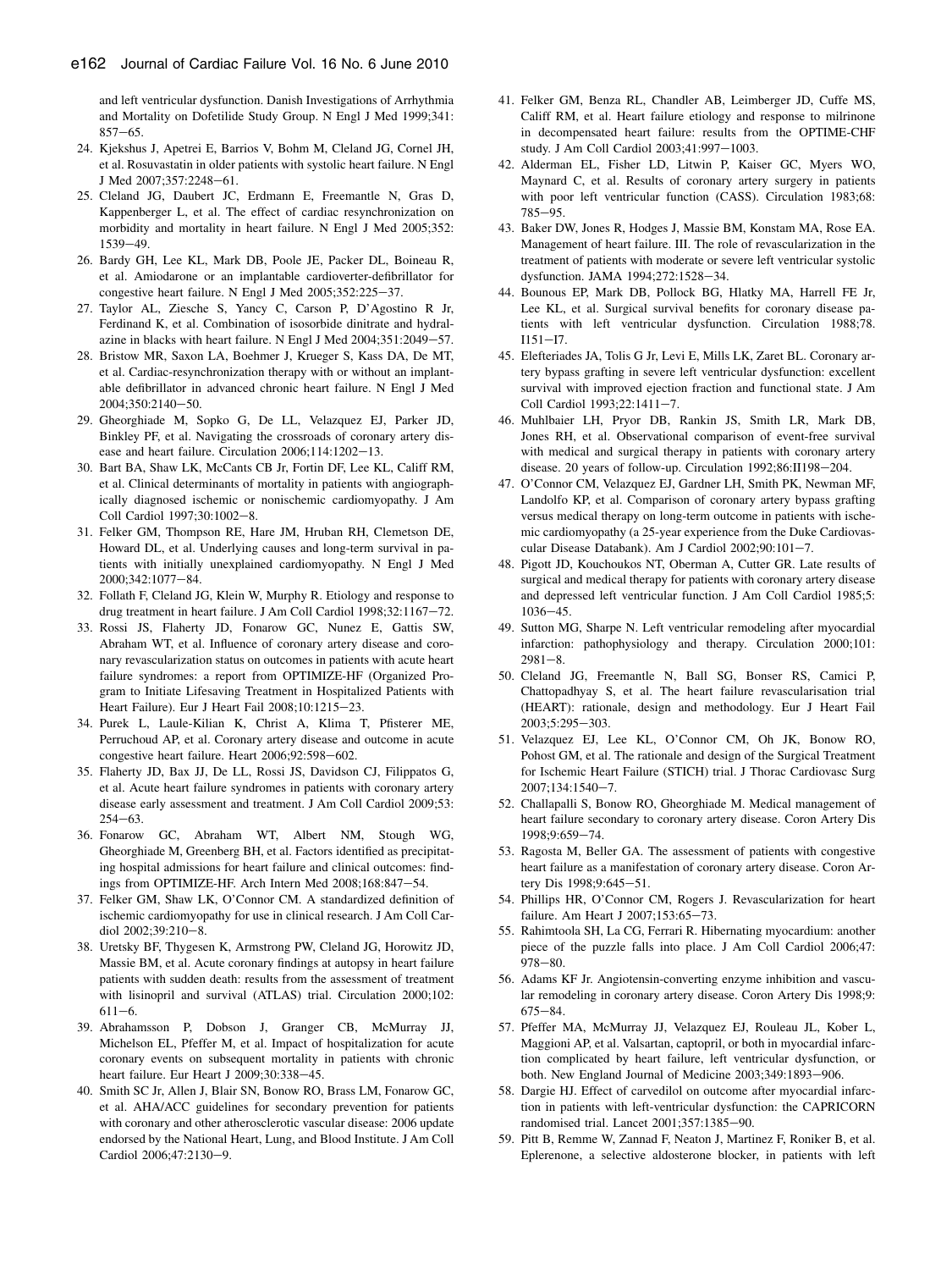<span id="page-6-0"></span>ventricular dysfunction after myocardial infarction. N Engl J Med 2003:348:1309-21.

- 60. Goldstein JA, Demetriou D, Grines CL, Pica M, Shoukfeh M, O'neill WW. Multiple complex coronary plaques in patients with acute myocardial infarction. N Engl J Med 2000;343:915-22.
- 61. Bolli R. Myocardial 'stunning' in man. Circulation 1992;86:  $1671 - 91.$
- 62. Wijns W, Vatner SF, Camici PG. Hibernating myocardium. N Engl J Med 1998;339:173-81.
- 63. Lim H, Fallavollita JA, Hard R, Kerr CW, Canty JM Jr. Profound apoptosis-mediated regional myocyte loss and compensatory hypertrophy in pigs with hibernating myocardium. Circulation 1999;100:  $2380 - 6$ .
- 64. Shan K, Bick RJ, Poindexter BJ, Nagueh SF, Shimoni S, Verani MS, et al. Altered adrenergic receptor density in myocardial hibernation in humans: A possible mechanism of depressed myocardial function. Circulation 2000;102:2599-606.
- 65. Cleland JG, Pennell DJ, Ray SG, Coats AJ, Macfarlane PW, Murray GD, et al. Myocardial viability as a determinant of the ejection fraction response to carvedilol in patients with heart failure (CHRISTMAS trial): randomised controlled trial. Lancet 2003;362:  $14 - 21$ .
- 66. Auerbach MA, Schoder H, Hoh C, Gambhir SS, Yaghoubi S, Sayre JW, et al. Prevalence of myocardial viability as detected by positron emission tomography in patients with ischemic cardiomyopathy. Circulation  $1999:99:2921-6$ .
- 67. Kloner RA, Przyklenk K, Patel B. Altered myocardial states. The stunned and hibernating myocardium. Am J Med  $1989;86:14-22$ .
- 68. Challapalli S, Hendel RC, Bonow RO. Clinical profile of patients with congestive heart failure due to coronary artery disease: stunned/ hibernating myocardium, ischemia, scar. Coron Artery Dis 1998;9:  $629 - 44.$
- 69. Allman KC, Shaw LJ, Hachamovitch R, Udelson JE. Myocardial viability testing and impact of revascularization on prognosis in patients with coronary artery disease and left ventricular dysfunction: a meta-analysis. J Am Coll Cardiol 2002;39:1151-8.
- 70. Bonow RO. Myocardial viability and prognosis in patients with ischemic left ventricular dysfunction. J Am Coll Cardiol 2002;39:  $1159 - 62.$
- 71. Kim RJ, Wu E, Rafael A, Chen EL, Parker MA, Simonetti O, et al. The use of contrast-enhanced magnetic resonance imaging to identify reversible myocardial dysfunction. N Engl J Med 2000;343:  $1445 - 53$ .
- 72. Chen C, Li L, Chen LL, Prada JV, Chen MH, Fallon JT, et al. Incremental doses of dobutamine induce a biphasic response in dysfunctional left ventricular regions subtending coronary stenoses. Circulation 1995;92:756-66.
- 73. Gould KL. New concepts and paradigms in cardiovascular medicine: the noninvasive management of coronary artery disease. Am J Med 1998;104:2S-17S.
- 74. McFarlane SI, Muniyappa R, Francisco R, Sowers JR. Clinical review 145: Pleiotropic effects of statins: lipid reduction and beyond. J Clin Endocrinol Metab 2002;87:1451-8.
- 75. Schulz R, Rose J, Martin C, Brodde OE, Heusch G. Development of short-term myocardial hibernation. Its limitation by the severity of ischemia and inotropic stimulation. Circulation 1993;88:684-95.
- 76. Chan RK, Raman J, Lee KJ, Rosalion A, Hicks RJ, Pornvilawan S, et al. Prediction of outcome after revascularization in patients with poor left ventricular function. Ann Thorac Surg 1996;61:1428-34.
- 77. Cuocolo A, Petretta M, Nicolai E, Pace L, Bonaduce D, Salvatore M, et al. Successful coronary revascularization improves prognosis in patients with previous myocardial infarction and evidence of viable myocardium at thallium-201 imaging. Eur J Nucl Med 1998;25:60-8.
- 78. Di Carli MF, Maddahi J, Rokhsar S, Schelbert HR, Bianco-Batlles D, Brunken RC, et al. Long-term survival of patients with coronary artery disease and left ventricular dysfunction: implications for the role of myocardial viability assessment in management decisions. J Thorac Cardiovasc Surg 1998;116:997-1004.
- 79. Eitzman D, al-Aouar Z, Kanter HL, vom DJ, Kirsh M, Deeb GM, et al. Clinical outcome of patients with advanced coronary artery disease after viability studies with positron emission tomography. J Am Coll Cardiol 1992;20:559-65.
- 80. Gioia G, Powers J, Heo J, Iskandrian AS. Prognostic value of restredistribution tomographic thallium-201 imaging in ischemic cardiomyopathy. Am J Cardiol 1995;75:759-62.
- 81. Lee KS, Marwick TH, Cook SA, Go RT, Fix JS, James KB, et al. Prognosis of patients with left ventricular dysfunction, with and without viable myocardium after myocardial infarction. Relative efficacy of medical therapy and revascularization. Circulation 1994;90:  $2687 - 94.$
- 82. Morse RW, Noe S, Caravalho J Jr, Balingit A, Taylor AJ. Rest-redistribution 201-Tl single-photon emission CT imaging for determination of myocardial viability: relationship among viability, mode of therapy, and long-term prognosis. Chest  $1999;115:1621-6$ .
- 83. Pagano D, Lewis ME, Townend JN, Davies P, Camici PG, Bonser RS. Coronary revascularisation for postischaemic heart failure: how myocardial viability affects survival. Heart 1999;82:684-8.
- 84. Pagley PR, Beller GA, Watson DD, Gimple LW, Ragosta M. Improved outcome after coronary bypass surgery in patients with ischemic cardiomyopathy and residual myocardial viability. Circulation 1997;96:793-800.
- 85. Pasquet A, Robert A, D'Hondt AM, Dion R, Melin JA, Vanoverschelde JL. Prognostic value of myocardial ischemia and viability in patients with chronic left ventricular ischemic dysfunction. Circulation 1999;100:141-8.
- 86. Petretta M, Cuocolo A, Bonaduce D, Nicolai E, Cardei S, Berardino S, et al. Incremental prognostic value of thallium reinjection after stress-redistribution imaging in patients with previous myocardial infarction and left ventricular dysfunction. J Nucl Med 1997; 38:195-200.
- 87. Petretta M, Cuocolo A, Nicolai E, Acampa W, Salvatore M, Bonaduce D. Combined assessment of left ventricular function and rest-redistribution regional myocardial thallium-201 activity for prognostic evaluation of patients with chronic coronary artery disease and left ventricular dysfunction. J Nucl Cardiol 1998;5:378-86.
- 88. Sciagra R, Pellegri M, Pupi A, Bolognese L, Bisi G, Carnovale V, et al. Prognostic implications of Tc-99m sestamibi viability imaging and subsequent therapeutic strategy in patients with chronic coronary artery disease and left ventricular dysfunction. J Am Coll Cardiol 2000:36:739-45.
- 89. Zhang X, Liu XJ, Wu Q, Shi R, Gao R, Liu Y, et al. Clinical outcome of patients with previous myocardial infarction and left ventricular dysfunction assessed with myocardial (99m)Tc-MIBI SPECT and (18)F-FDG PET. J Nucl Med 2001;42:1166-73.
- 90. Guyatt GH, Sackett DL, Cook DJ. Users' guides to the medical literature. II. How to use an article about therapy or prevention. A. Are the results of the study valid? Evidence-Based Medicine Working Group. JAMA 1993;270:2598-601.
- 91. Laupacis A, Wells G, Richardson WS, Tugwell P. Users' guides to the medical literature. V. How to use an article about prognosis. Evidence-Based Medicine Working Group. JAMA 1994;272:  $234 - 7.$
- 92. Grundy SM, Cleeman JI, Merz CN, Brewer HB Jr, Clark LT, Hunninghake DB, et al. Implications of recent clinical trials for the National Cholesterol Education Program Adult Treatment Panel III guidelines. Circulation  $2004;110:227-39$ .
- 93. National Cholesterol Education Program (NCEP) Expert Panel on Detection EaToHBCiAATPI. Third Report of the National Cholesterol Education Program (NCEP) Expert Panel on Detection, Evaluation, and Treatment of High Blood Cholesterol in Adults (Adult Treatment Panel III) final report. Circulation 2002;106:  $3143 - 421$ .
- 94. Chobanian AV, Bakris GL, Black HR, Cushman WC, Green LA, Izzo JL Jr, et al. Seventh report of the Joint National Committee on Prevention, Detection, Evaluation, and Treatment of High Blood Pressure. Hypertension 2003;42:1206-52.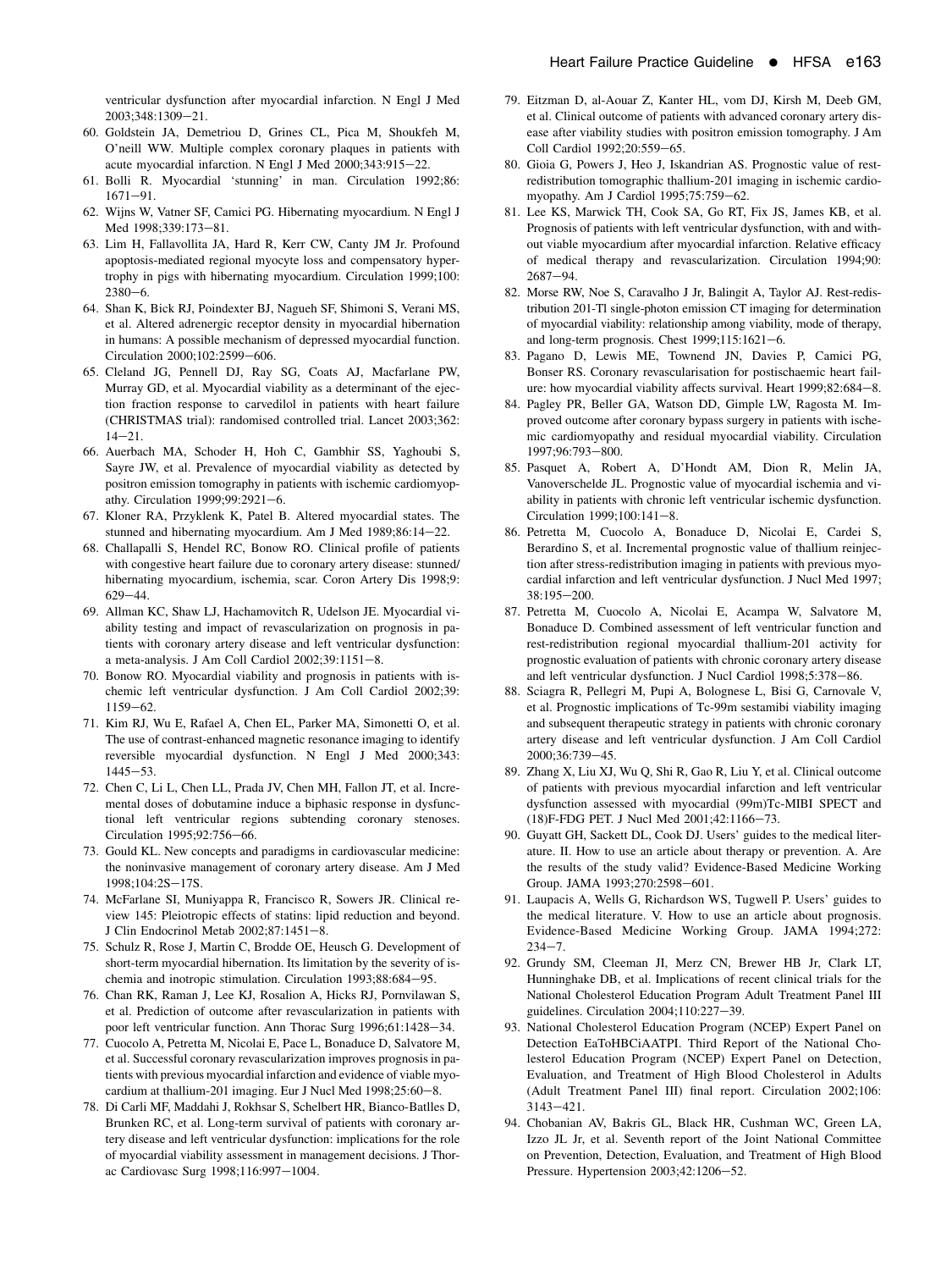- <span id="page-7-0"></span>95. Collaborative meta-analysis of randomised trials of antiplatelet therapy for prevention of death, myocardial infarction, and stroke in high risk patients. BMJ 2002;324:71-86.
- 96. Al-Khadra AS, Salem DN, Rand WM, Udelson JE, Smith JJ, Konstam MA. Antiplatelet agents and survival: a cohort analysis from the Studies of Left Ventricular Dysfunction (SOLVD) trial. J Am Coll Cardiol 1998;31:419-25.
- 97. Teo KK, Yusuf S, Pfeffer M, Torp-Pedersen C, Kober L, Hall A, et al. Effects of long-term treatment with angiotensin-converting-enzyme inhibitors in the presence or absence of aspirin: a systematic review. Lancet 2002:360:1037-43.
- 98. Massie BM, Collins JF, Ammon SE, Armstrong PW, Cleland JG, Ezekowitz M, et al. Randomized trial of warfarin, aspirin, and clopidogrel in patients with chronic heart failure: the Warfarin and Antiplatelet Therapy in Chronic Heart Failure (WATCH) trial. Circulation 2009:119:1616-24.
- 99. Yusuf S, Zhao F, Mehta SR, Chrolavicius S, Tognoni G, Fox KK. Effects of clopidogrel in addition to aspirin in patients with acute coronary syndromes without ST-segment elevation. N Engl J Med 2001; 345:494-502.
- 100. Anderson JL, Adams CD, Antman EM, Bridges CR, Califf RM, Casey DE Jr, et al. ACC/AHA 2007 guidelines for the management of patients with unstable angina/non-ST-Elevation myocardial infarction: a report of the American College of Cardiology/American Heart Association Task Force on Practice Guidelines (Writing Committee to Revise the 2002 Guidelines for the Management of Patients With Unstable Angina/Non-ST-Elevation Myocardial Infarction) developed in collaboration with the American College of Emergency Physicians, the Society for Cardiovascular Angiography and Interventions, and the Society of Thoracic Surgeons endorsed by the American Association of Cardiovascular and Pulmonary Rehabilitation and the Society for Academic Emergency Medicine. J Am Coll Cardiol 2007;50:e1-e157.
- 101. Kushner FG, Hand M, Smith SC Jr, King SB III, Anderson JL, Antman EM, et al. 2009 Focused Updates: ACC/AHA Guidelines for the Management of Patients With ST-Elevation Myocardial Infarction (Updating the 2004 Guideline and 2007 Focused Update) and ACC/AHA/SCAI Guidelines on Percutaneous Coronary Intervention (Updating the 2005 Guideline and 2007 Focused Update): A Report of the American College of Cardiology Foundation/American Heart Association Task Force on Practice Guidelines. Circulation 2009;120:2271-306.
- 102. Fox KM. Efficacy of perindopril in reduction of cardiovascular events among patients with stable coronary artery disease: randomised, double-blind, placebo-controlled, multicentre trial (the EUROPA study). Lancet 2003;362:782-8.
- 103. Yusuf S, Sleight P, Pogue J, Bosch J, Davies R, Dagenais G. Effects of an angiotensin-converting-enzyme inhibitor, ramipril, on cardiovascular events in high-risk patients. The Heart Outcomes Prevention Evaluation Study Investigators. N Engl J Med 2000;342:145-53.
- 104. Ambrosioni E, Borghi C, Magnani B. The effect of the angiotensinconverting-enzyme inhibitor zofenopril on mortality and morbidity after anterior myocardial infarction. The Survival of Myocardial Infarction Long-Term Evaluation (SMILE) Study Investigators. N Engl J Med 1995;332:80-5.
- 105. Kober L, Torp-Pedersen C, Carlsen JE, Bagger H, Eliasen P, Lyngborg K, et al. A clinical trial of the angiotensin-convertingenzyme inhibitor trandolapril in patients with left ventricular dysfunction after myocardial infarction. Trandolapril Cardiac Evaluation (TRACE) Study Group. N Engl J Med 1995;333:1670-6.
- 106. Pfeffer MA, Braunwald E, Moye LA, Basta L, Brown EJ Jr, Cuddy TE, et al. Effect of captopril on mortality and morbidity in patients with left ventricular dysfunction after myocardial infarction. Results of the survival and ventricular enlargement trial. The SAVE Investigators. N Engl J Med 1992;327:669-77.
- 107. The Acute Infarction Ramipril Efficacy (AIRE) Study Investigators. Effect of ramipril on mortality and morbidity of survivors of acute myocardial infarction with clinical evidence of heart failure. Lancet 1993;342:821-8.
- 108. ACE Inhibitor Myocardial Infarction Collaborative Group. Indications for ACE inhibitors in the early treatment of acute myocardial infarction: systematic overview of individual data from 100,000 patients in randomized trials. Circulation 1998;97:2202-12.
- 109. The SOLVD Investigators. Effect of enalapril on survival in patients with reduced left ventricular ejection fractions and congestive heart failure. N Engl J Med 1991;325:293-302.
- 110. Pepine CJ, Cohn PF, Deedwania PC, Gibson RS, Handberg E, Hill JA, et al. Effects of treatment on outcome in mildly symptomatic patients with ischemia during daily life. The Atenolol Silent Ischemia Study (ASIST). Circulation 1994;90:762-8.
- 111. Chadda K, Goldstein S, Byington R, Curb JD. Effect of propranolol after acute myocardial infarction in patients with congestive heart failure. Circulation 1986;73:503-10.
- 112. The MIAMI Trial Research Group. Metoprolol in acute myocardial infarction (MIAMI). A randomised placebo-controlled international trial. Eur Heart J 1985;6:199-226.
- 113. CIBIS II Investigators. The Cardiac Insufficiency Bisoprolol Study II (CIBIS-II): a randomised trial. Lancet  $1999;353:9-13$ .
- 114. MERIT-HF Investigators. Effect of metoprolol CR/XL in chronic heart failure: Metoprolol CR/XL Randomised Intervention Trial in Congestive Heart Failure (MERIT-HF). Lancet 1999;353:2001-7.
- 115. Australia/New Zealand Heart Failure Research Collaborative Group. Randomised, placebo-controlled trial of carvedilol in patients with congestive heart failure due to ischaemic heart disease. Lancet 1997;349:375-80.
- 116. Akhras F, Jackson G. Efficacy of nifedipine and isosorbide mononitrate in combination with atenolol in stable angina. Lancet 1991;338:  $1036 - 9.$
- 117. Yusuf S, Collins R, MacMahon S, Peto R. Effect of intravenous nitrates on mortality in acute myocardial infarction: an overview of the randomised trials. Lancet  $1988;1:1088-92$ .
- 118. Gruppo Italiano per lo Studio della Sopravvivenza nell'infarto Miocardico Investigators. GISSI-3: effects of lisinopril and transdermal glyceryl trinitrate singly and together on 6-week mortality and ventricular function after acute myocardial infarction. Lancet 1994;  $343.1115 - 22$
- 119. ISIS-4 (Fourth International Study of Infarct Survival) Collaborative Group. ISIS-4: a randomised factorial trial assessing early oral captopril, oral mononitrate, and intravenous magnesium sulphate in 58,050 patients with suspected acute myocardial infarction. Lancet 1995;345:669-85.
- 120. Furberg CD, Psaty BM, Meyer JV. Nifedipine. Dose-related increase in mortality in patients with coronary heart disease. Circulation 1995;  $92:1326 - 31.$
- 121. Goldstein RE, Boccuzzi SJ, Cruess D, Nattel S. Diltiazem increases late-onset congestive heart failure in postinfarction patients with early reduction in ejection fraction. The Adverse Experience Committee; and the Multicenter Diltiazem Postinfarction Research Group. Circulation 1991;83:52-60.
- 122. de Vries RJ, van Veldhuisen DJ, Dunselman PH. Efficacy and safety of calcium channel blockers in heart failure: focus on recent trials with second-generation dihydropyridines. Am Heart J 2000;139: 185-94.
- 123. Jorgensen B, Thaulow E. Effects of amlodipine on ischemia after percutaneous transluminal coronary angioplasty: secondary results of the Coronary Angioplasty Amlodipine Restenosis (CAPARES) Study. Am Heart J 2003;145:1030-5.
- 124. Al-Khadra AS, Salem DN, Rand WM, Udelson JE, Smith JJ, Konstam MA. Warfarin anticoagulation and survival: a cohort analysis from the Studies of Left Ventricular Dysfunction. J Am Coll Cardiol 1998:31:749-53.
- 125. van Es RF, Jonker JJ, Verheugt FW, Deckers JW, Grobbee DE. Aspirin and coumadin after acute coronary syndromes (the ASPECT-2 study): a randomised controlled trial. Lancet  $2002;360:109-13$ .
- 126. Chareonthaitawee P, Gersh BJ, Araoz PA, Gibbons RJ. Revascularization in severe left ventricular dysfunction: the role of viability testing. J Am Coll Cardiol 2005;46:567-74.